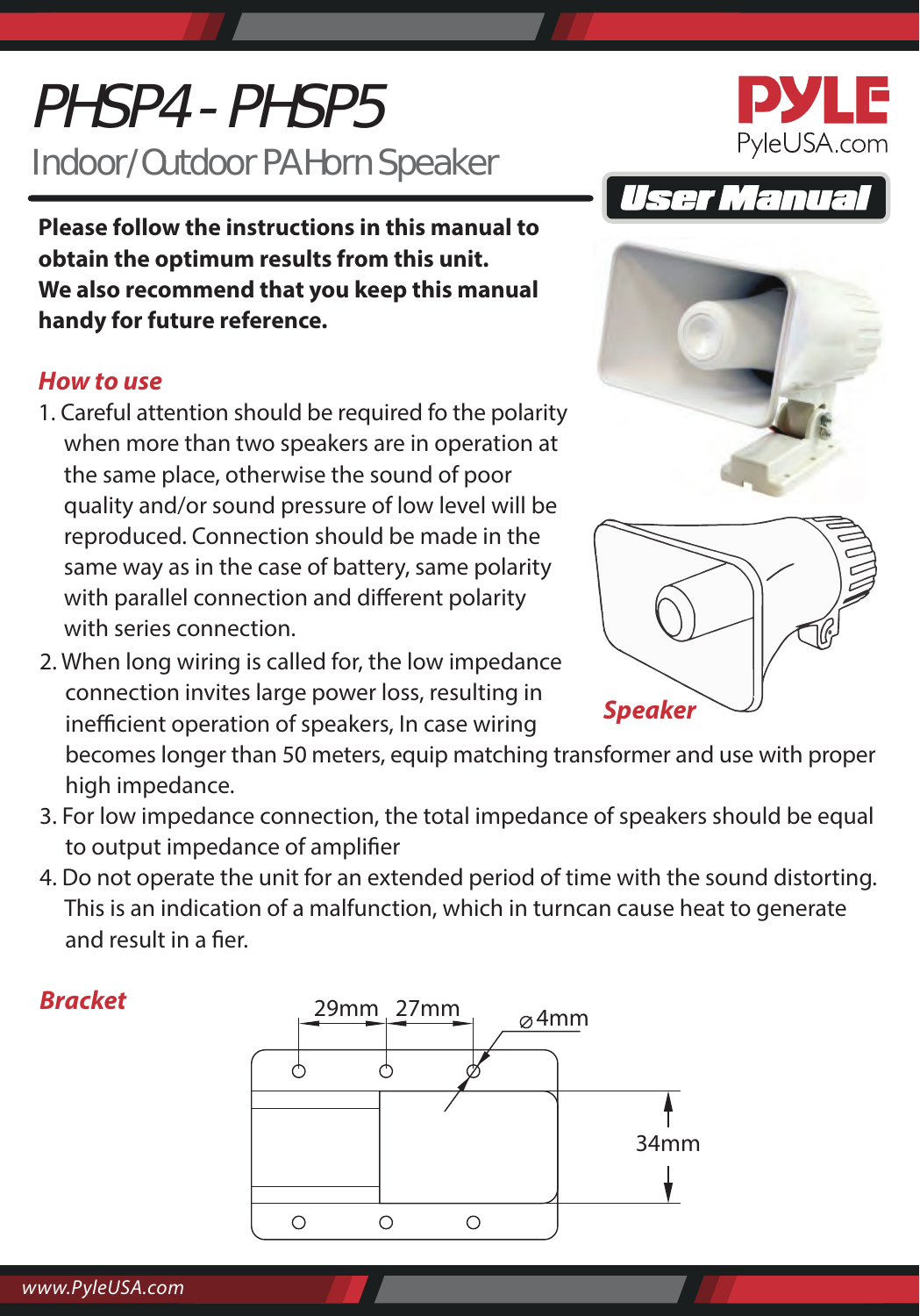

*Planar Graph*

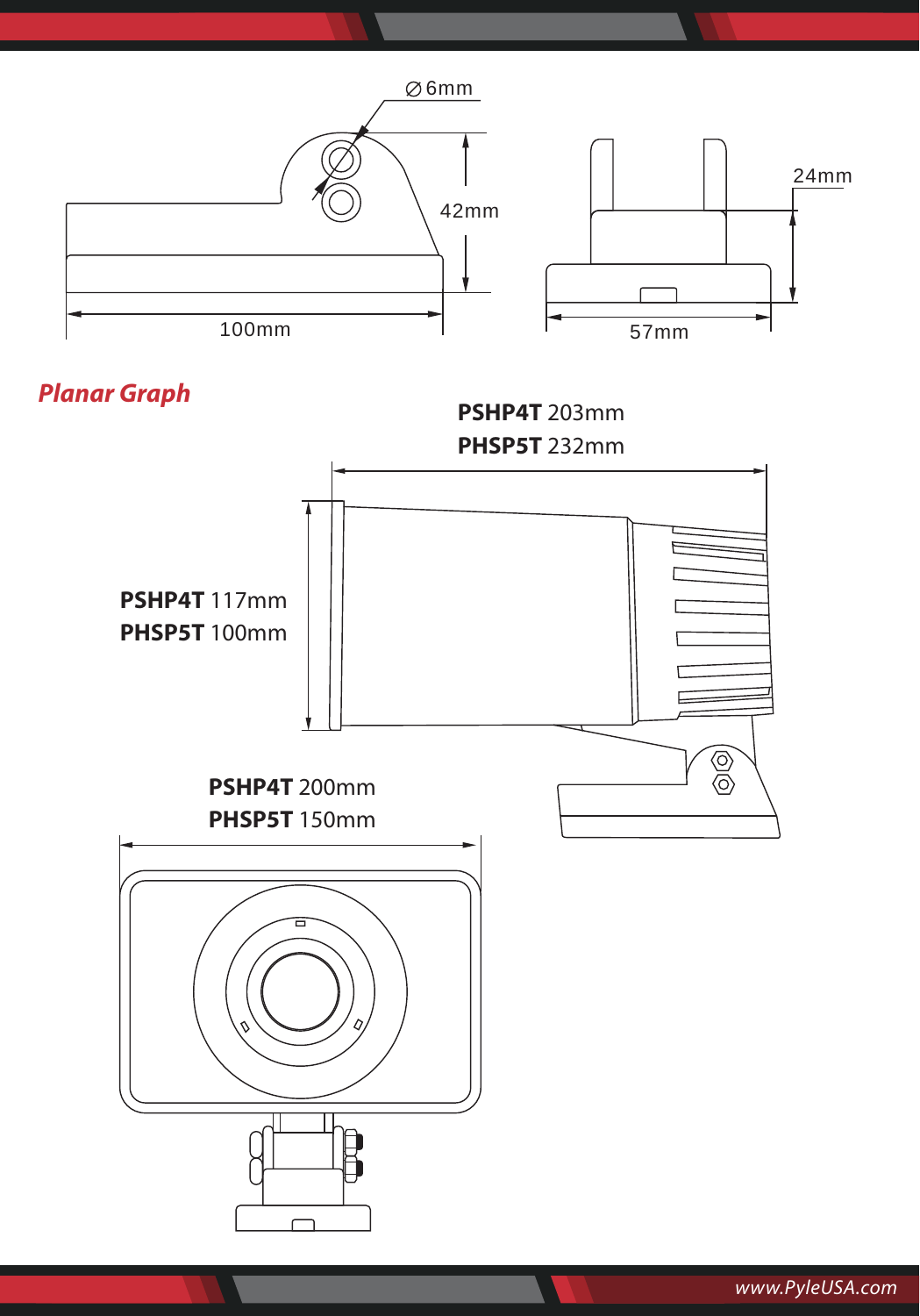#### *PHSP4*

#### **Indoor/Outdoor PA Horn Speaker**

**6" Portable PA Speaker w/ 8 Ohms Impedance & 50W Peak Power**

## *Features:*

- Mounting Bracket & Hardware Included
- Clear and Loud Sound
- Heavy-Duty PA Horn Speaker
- Adjustable Bracket
- Can be Bent for Easy Maneuverability
- Equipped with 90 Degrees Swiveling Bracket
- For Indoor/Outdoor Use

# *What's in the Box:*

 **•** PA Horn Speaker

# *Technical Specs:*

- Construction Material: Engineered ABS
- Power/Load Rating: 50 Watts
- Nominal Impedance: 8 Ohms
- Frequency Range: 500 Hz 5 KHz
- SPL(@ 1W/1m): 100dB
- Product Dimensions: 6'' x 4'' x 8'' -inches